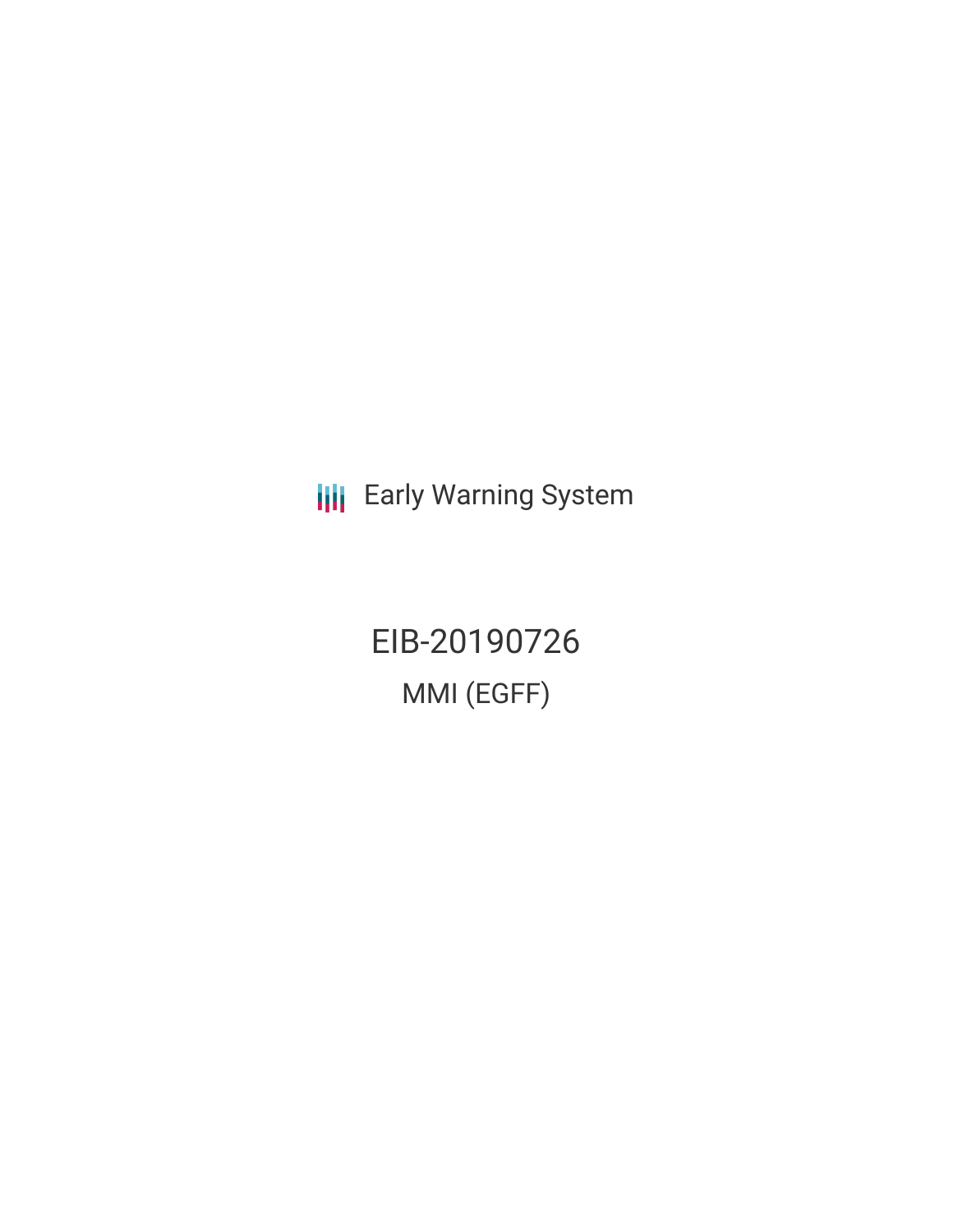## **Quick Facts**

| <b>Countries</b>               | Italy                                    |
|--------------------------------|------------------------------------------|
| <b>Financial Institutions</b>  | European Investment Bank (EIB)           |
| <b>Status</b>                  | Approved                                 |
| <b>Bank Risk Rating</b>        | U                                        |
| <b>Voting Date</b>             | 2020-08-07                               |
| <b>Borrower</b>                | MEDICAL MICROINSTRUMENTS SPA             |
| <b>Sectors</b>                 | Education and Health, Industry and Trade |
| <b>Investment Type(s)</b>      | Loan                                     |
| <b>Investment Amount (USD)</b> | \$17.68 million                          |
| <b>Loan Amount (USD)</b>       | $$17.68$ million                         |
| <b>Project Cost (USD)</b>      | \$38.90 million                          |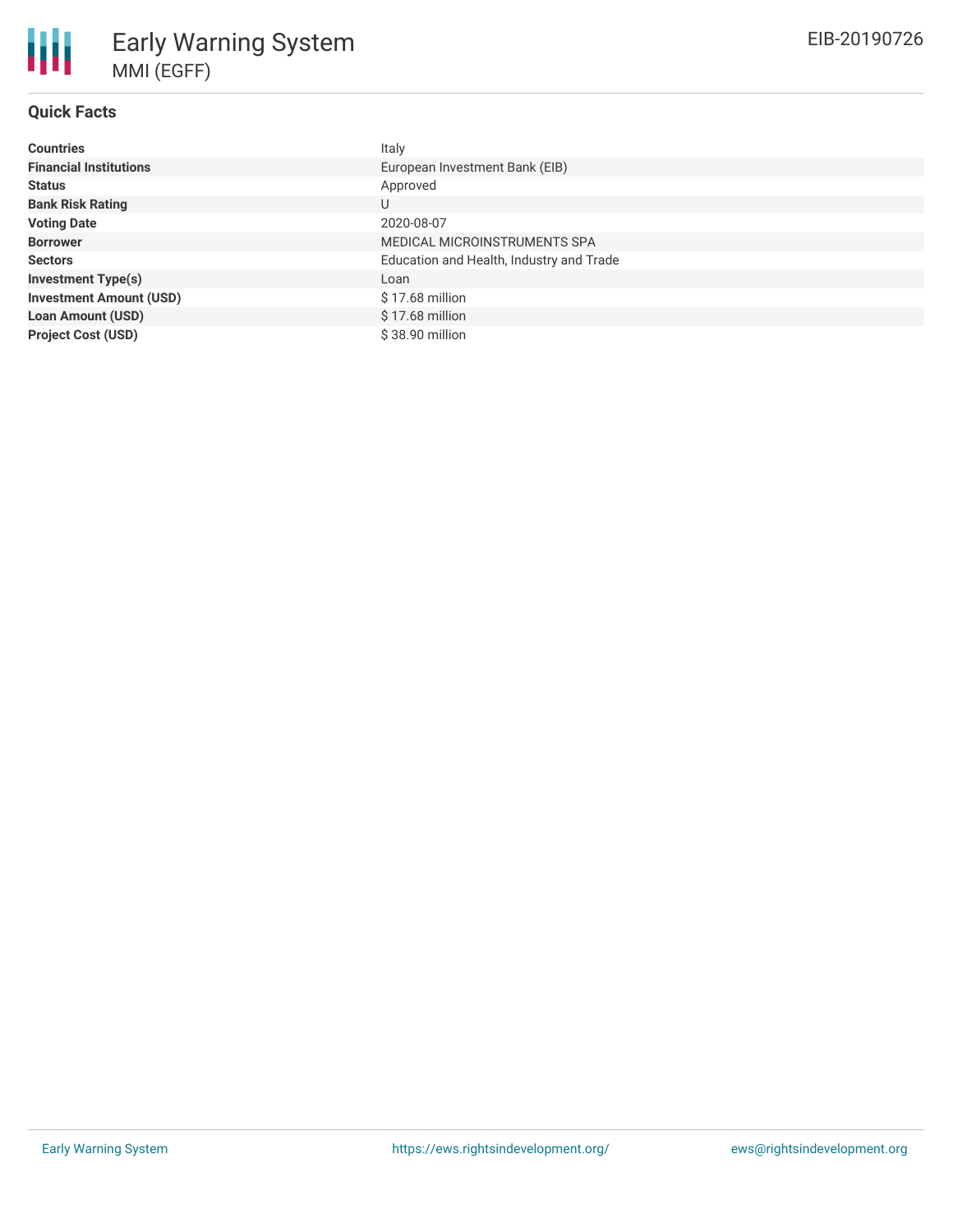

## **Project Description**

According to EIB website, the will support research and development (R&D) investments required to bring a product to the market addressing a high unmet medical need, in a growing patient population, preserving and cultivating highly skilled employment opportunities.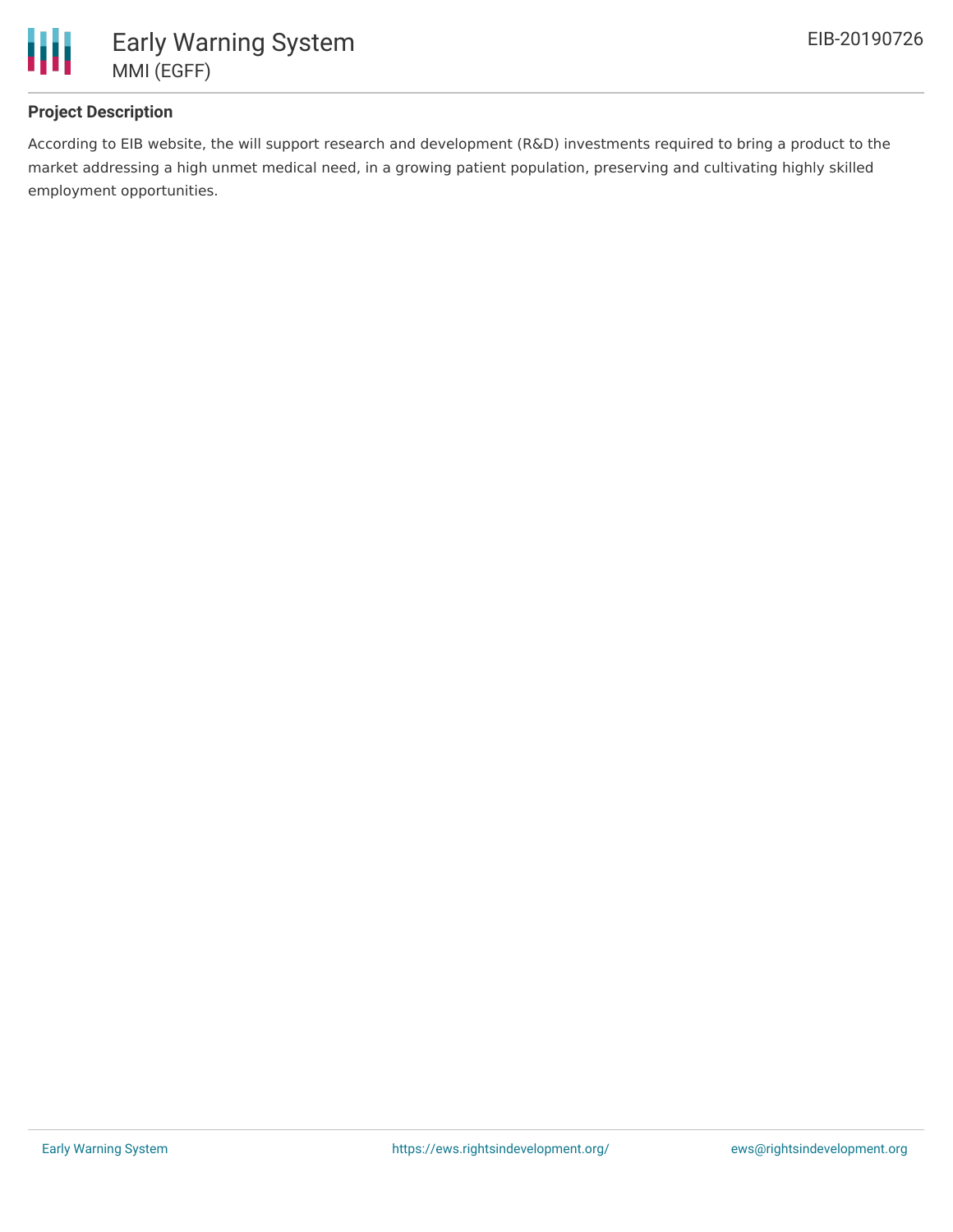## **Investment Description**

European Investment Bank (EIB)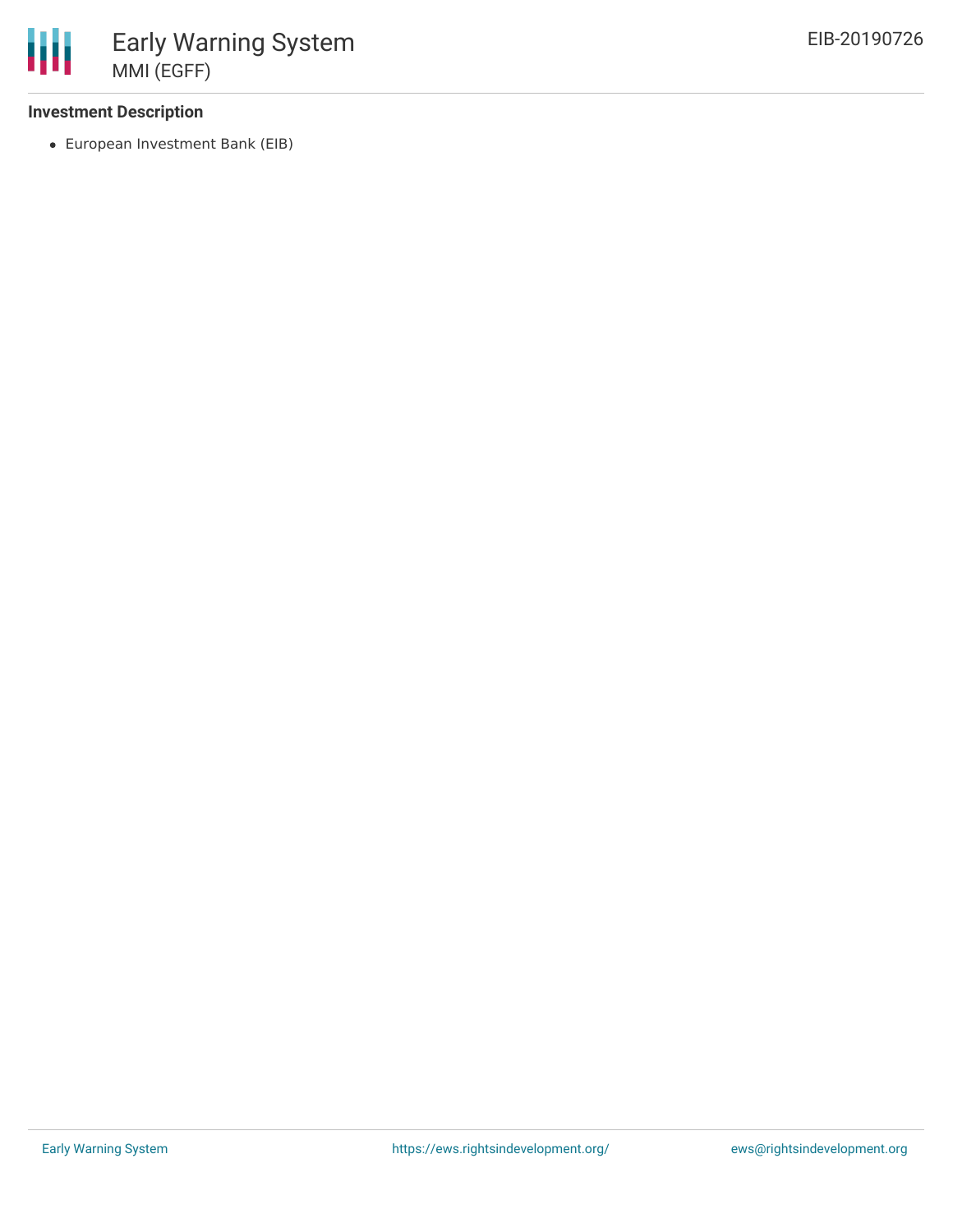

# 冊 Early Warning System MMI (EGFF)

| <b>Private Actor 1</b> | <b>Private Actor</b><br>1 Role | <b>Private Actor</b><br><b>Sector</b> | <b>Relation</b> | <b>Private Actor 2</b>       | <b>Private Actor</b><br>2 Role | <b>Private Actor</b><br>2 Sector |
|------------------------|--------------------------------|---------------------------------------|-----------------|------------------------------|--------------------------------|----------------------------------|
|                        | $\overline{\phantom{a}}$       | $\overline{\phantom{a}}$              | $\sim$          | Medical Microinstruments SpA | Client                         | $\overline{\phantom{a}}$         |